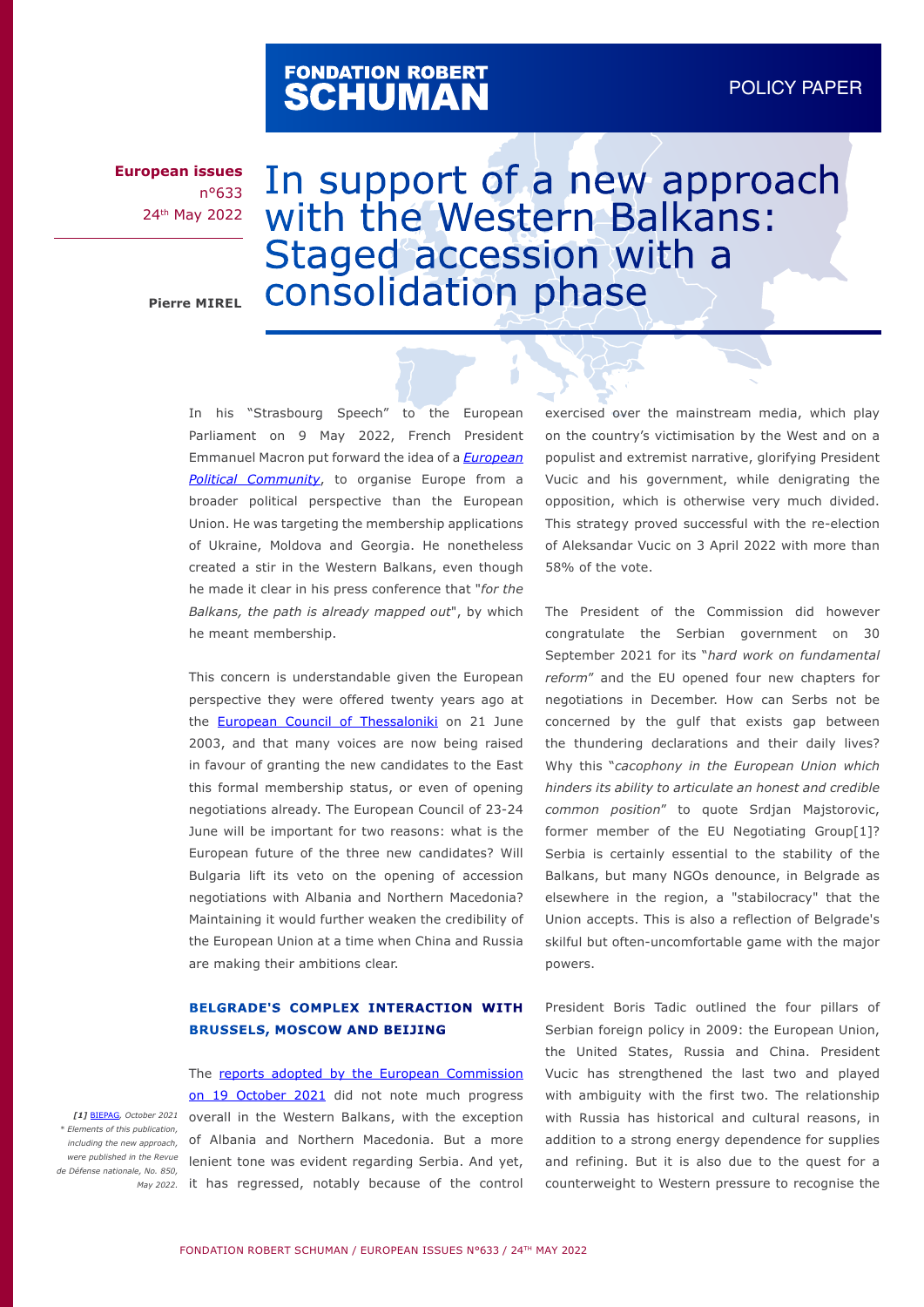independence of Kosovo. Serbia has moved much closer to Russia: arms purchases, joint military exercises, a free trade agreement as well as with the Eurasian Economic Union. At the same time, it participates in many more military exercises with NATO and its members, but declares itself neutral. Moscow's obsession is that neither Serbia nor Bosnia-Herzegovina should join the Atlantic Alliance.

#### **CHINA'S SPECTACULAR RISE**

China's rise has changed the game since the strategic partnership concluded by Serbia in 2009. Its loans are primarily directed at financing a secure connection between the Greek port of Piraeus, which China owns, and Duisburg, a major axis on the Belt and Road Initiative. Its investments in the Bor copper mine and the Smederovo steel mill, among others, ensure supplies while avoiding Belgrade's legacy of failing companies. Its mask and vaccine health diplomacy, a model of *soft power*, will remain a black mark on its relations with Brussels: giant posters on friendship with its 'brother Xi Jinping', Vucic's speech on the *fairy tale* of European solidarity and its 'abandonment by the Union'.

Yet the EU has done much more to help Serbia, after an initial mistake on Balkan access to health supplies was quickly corrected. The €93 million in the first aid package is proof of this. It took a strong reaction from the EU Delegation in Belgrade to dampen these outbursts. However, ties with Beijing have become even closer with the signing of a free trade agreement announced on 4 February 2022 and the purchase of arms, the first European country to do so. On this occasion, Aleksandar Vucic declared: "*I have never been subjected to any pressure from China*". This means no conditionality, unlike the European Union. Belgrade often places itself at odds between Moscow and Brussels, while bringing Beijing into the game to contain Russia and the EU when necessary.

## **CONFLICTED IDENTITIES: THE WEIGHT OF HISTORY HINDERS TRANSITION**

[2] See Pierre Mirel: **The West** [Balkans: between stabilisation](https://www.robert-schuman.eu/en/doc/questions-d-europe/qe-459-en.pdf) and integration into the Furo *European Issues n° 459, Robert Schuman Foundation, 22 January 2018.*

Like Serbia, Montenegro is still struggling to establish the rule of law. President Milo Djukanovic was counting

on his pro-European attitude and the country's membership of NATO to move forward faster with the European Union. In power since 1991, as president or prime minister, his party (DPS) lost the legislative elections in 2020. Since then, the resulting coalition government has sought a deal between pro-Serbian parties, supported by the Orthodox Church - which never accepted the separation of the two countries in 2006 - and parties mainly linked by their opposition to Djukanovic. Montenegro is still seeking its own identity. On 28 April 2022, a minority government led by Dritan Abazovic, leader of the Civic Party (URA), was endorsed by parliament, with the support of the DPS. This changeover should strengthen the rule of law, a priority of the new government, and thus allow progress with the European Union.

Identity is contested in North Macedonia by Bulgaria, which vetoed the opening of accession negotiations. Sofia demands that North Macedonia recognise its Bulgarian roots and that its language is derived from them and denies the existence of a Macedonian minority in Bulgaria, while demanding that its Bulgarian equivalent in Macedonia be recognised! This situation seems burlesque, given the intertwined histories of the Balkans. It reflects a strong Balkan syndrome: the weight of history, the assertion of one's own identity against the other, and the difficult balance to be found for minority rights, often abused by states[2]. This is in addition to the other most common Balkan syndrome: victimisation. While physical borders do not prevent active regional cooperation, strong mental borders persist.

A solution could be reached in June 2022. This would be justice for a country whose door to the European Union had been closed by Athens for more than a decade until its name change in the Prespa agreement in 2018, which resulted in it becoming the 30th member of NATO in 2020. A door that was also closed by France and the Netherlands in 2019. North Macedonia remains fragile due to its short history as a state, low development and sometimes turbulent ethnic composition - 58.44% Macedonian Slavs and 24.3% Albanians, according to the March 2022 census results.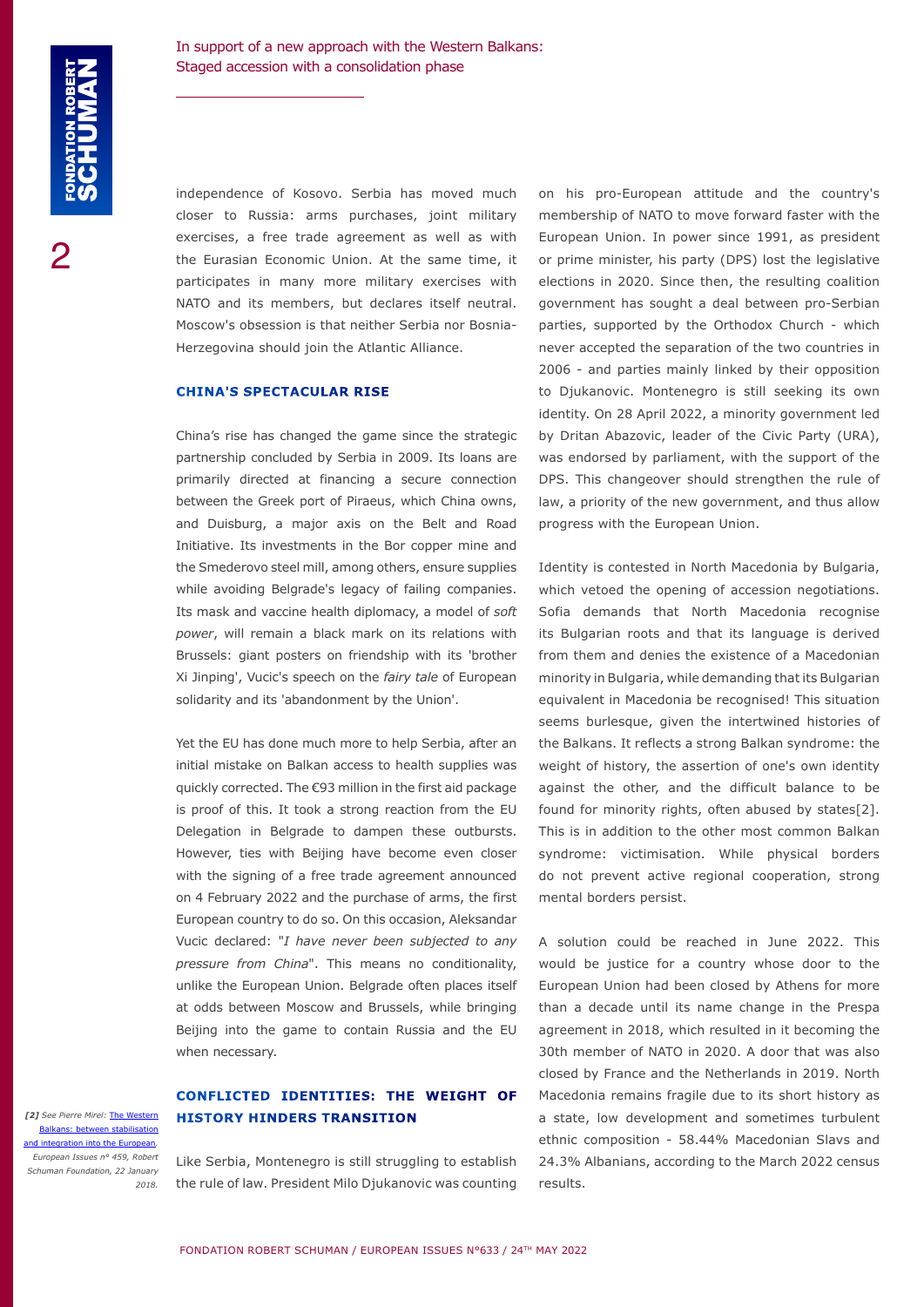In Albania in 2017 in a bid to clean up its corrupt judiciary Prime Minister Edi Rama launched an assessment of the skills and acquired wealth of all magistrates, in close cooperation with the European Commission. This unprecedented vetting exercise has already led to the dismissal of 190 magistrates out of a total of 810, while 70 preferred to resign. With 74 seats out of 120, the Socialist Party won the legislative elections again in April 2021, strengthening Edi Rama's position. However, Albania continues to be held hostage by the Bulgarian-Northern Macedonian dispute, as the European Union does not want to dissociate it from the latter for the opening of accession negotiations, in particular to maintain pressure on Sofia.

### **BOSNIA-HERZEGOVINA AND KOSOVO: UNFINISHED STATES IN AN UNSTABLE AND UNCERTAIN SITUATION**

In Bosnia and Herzegovina, Serbs, Croats and Bosniaks are more opposed than ever to ensuring a functional state with a single voice to the outside world. The Bosniaks, who have become the majority, do not accept that the **[Dayton Peace Agreements](https://www.osce.org/bih/126173)** (1995) have recognised the Republika Srpska (RS) on the front line. And the nationalist overreach of RS leader Milorad Dodik keeps the country in a state of crisis. Yet he was a liberal politician when Washington backed him in the 2000s[3]. Now supported by Moscow, he refused to acknowledge in May 2021 the appointment of the new [High Representative,](http://www.ohr.int/en/) Christian Schmidt, whose position was created by the UN to oversee the implementation of the civilian aspects of Dayton and who was given executive powers. It is true that his predecessor, Valentin Inzko, did more to inflame tensions than to resolve disputes. However, the HR has just annulled a RS property law, arguing that an entity cannot decide alone on the allocation of a State property, a logical decision which opens another dispute.

This touches on one of the key problems of the Dayton constitution, which defines the state's competences at a minimum and leaves all other responsibilities to the entities. Another major problem is the 'vital interest' that the three ethnic groups take turns invoking to oppose reforms. Although some 140 competences have been conferred on the central state over the years, the opposition between the RS, which demands strict compliance with Dayton, and the Bosniaks, who are pushing for a unitary, centralised state, as called for in the programme of their majority party (SDA), resurfaces regularly. Yet in Sarajevo, the warning of Richard Holbrooke, the Dayton negotiator, "*never to try to establish a unitary state, as it would open the door to instability*" was forgotten. Since compromise is rarely possible, it is up to the Constitutional Court to decide, but Milorad Dodik contests it, notably because it still includes three foreign judges out of nine members.

Moreover, there is an objective complicity between the latter and the leader of the Croats, Dragan Covic, which is paralysing the country. It is also the balance of power between the SDA and the HDZ that is at issue in this Bosniak-Croat Federation of ten multiethnic cantons that has become ungovernable. While the European Court of Human Rights for discrimination against minorities has condemned the current electoral law, the HDZ is blocking its reform. The pre-eminence of ethnicity is another obstacle to achieving candidate status. Since Russia is increasing its ties with the RS, Dodik is being presented as the sole troublemaker, without mentioning the SDA's game and minimising that of the HDZ. It is time for the European Union and the United States to push the Bosnian authorities to address, in full transparency, the key issue of competences for a consensus on a functional federal state *sui generis*, with a view to leaving behind '*Absurdistan*' as journalist Srecko Latal has called it.

Kosovo is still a long way from this stage with five EU Member States still not recognising its independence[4]. This makes dialogue with Serbia under the aegis of Brussels all the more difficult, especially as the EU's visa liberalisation is still pending. It has made little progress since 2015. The dialogue, supported by Donald Trump, which led to the Washington economic agreement on 4 September 2020, was largely empty. A farce for many, designed

*[3] Srecko Latal :* [What does](https://balkaninsight.com/2021/11/08/what-does-bosnian-serb-strongman-milorad-dodik-really-want/)  **Serb strongman Mil** [Dodik really want?](https://balkaninsight.com/2021/11/08/what-does-bosnian-serb-strongman-milorad-dodik-really-want/)*. BIRN, 8 November 2021.*

*[4] Cyprus, Spain, Greece, Romania, Slovakia.*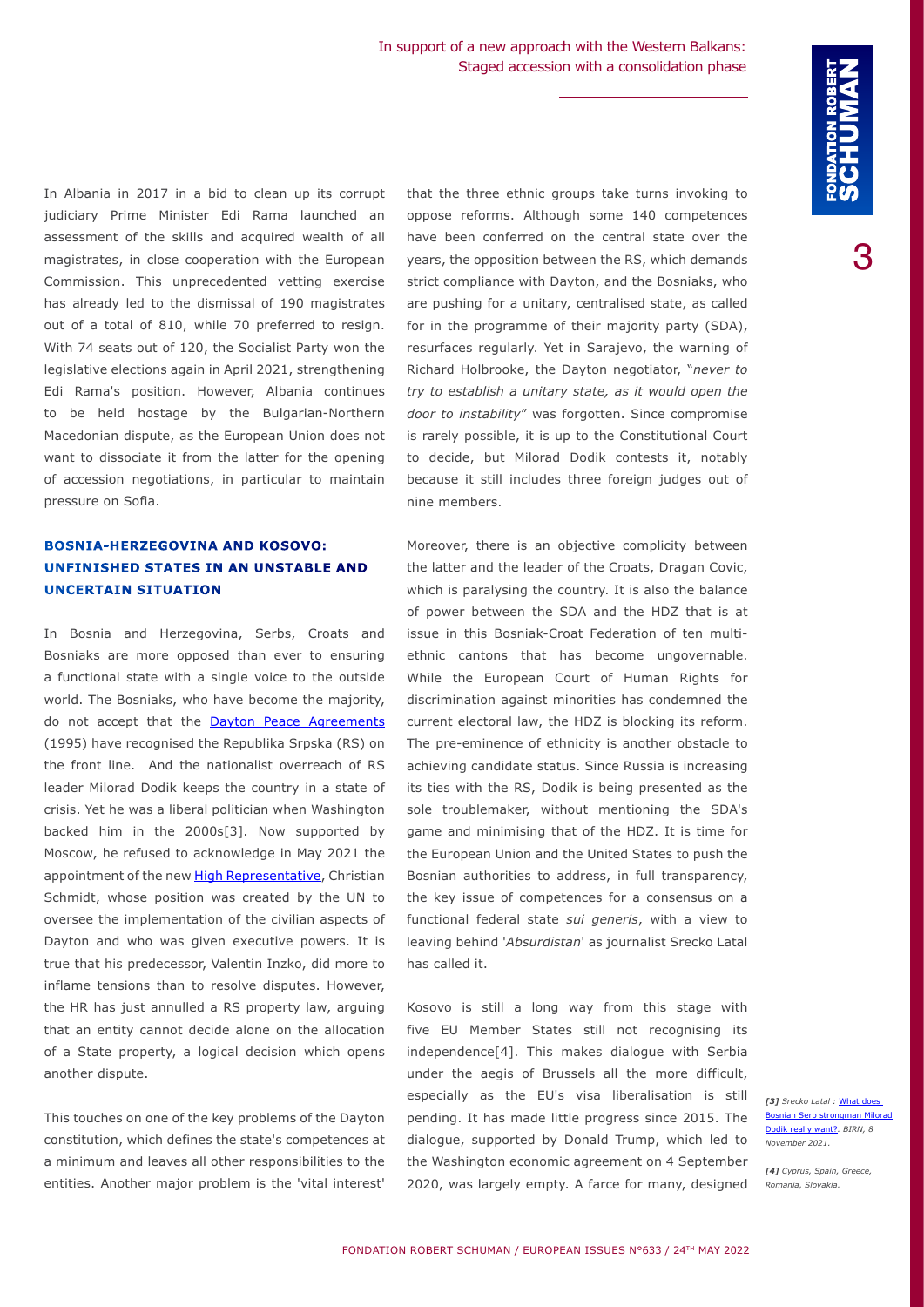to present Trump as a great negotiator on the eve of the elections and to bring Israel closer to the two countries. It did, however, serve to destigmatise Serbia in Washington, and Israel recognised Kosovo.

The Kosovars were not mistaken, when in February 2021 they offered almost 50% of their votes to the Vetëvendosje party, which was overthrown in June 2020 with the support of the United States to facilitate the Washington agreement. Its Prime Minister, Albin Kurti, determined to fight corruption, is up against the powerful political class resulting from the Kosovo Liberation Army (KLA). While NATO estimates that there are 5,000 ex-combatants, 64,000 are registered and their pensions absorb 9% of the state budget. However, the ex-KLA has lost key figures, indicted by a special court in The Hague, for war crimes, including Hacim Thaci, former president, and Kadri Veseli, former president of the Assembly. The **[EULEX mission](https://www.eulex-kosovo.eu/)** has been extended without executive powers until June 2023 but the judicial system remains weak.

#### **THE EUROPEAN PERSPECTIVE: AN IMPOSSIBLE DREAM FOR THE WESTERN BALKANS?**

Montenegro has been in accession negotiations for ten years but only three of the thirty chapters opened have been provisionally closed. Serbia, which has been in negotiations for eight years, is no better off with a two-to-eighteen record. Enlargement is "*clinically dead, kept artificially alive by summits with the EU. The region is becoming an enclave of economic distress, social tensions and unresolved conflicts in the middle of Europe[5]*". The political will to reduce it and create the rule of law is largely lacking, which undermines European aid, as does the [European Court](https://www.eca.europa.eu/Lists/ECADocuments/SR22_01/SR_ROL-Balkans_EN.pdf) [of Auditors](https://www.eca.europa.eu/Lists/ECADocuments/SR22_01/SR_ROL-Balkans_EN.pdf) pointed this out, with the exception of Albania, which has made the most progress towards judicial independence.

In addition to the falling birth rate, there is a worrying trend of emigration. The reasons are economic but it is also due to nepotism, which one migrant translates as 'no connections, no job'. According to **[Eurostat](https://ec.europa.eu/eurostat/documents/4031688/14589427/KS-05-22-089-EN-N.pdf/35508d49-956b-9f20-2c47-1b38636e38b6?t=1651049579047)**, 228,000 people left the Balkans in 2018: 62,000 from Albania, 53,500 from Bosnia and Herzegovina,

51,000 from Serbia, 34,500 from Kosovo and 24,300 from Northern Macedonia. According to the Belgrade Statistical Office, 385,000 Serbs have left since 2011. And this movement is only accelerating. In Serbia a [Gallup](https://www.balkanfund.org/balkan-monitor) poll in 2020 showed that 46% of young people aged 15 to 29 wanted to leave. Emigration, the greatest scourge of the Balkans, which is enriching the host countries - primarily Germany - is impoverishing the countries of origin. It is also strengthening the powers by reducing dissent. Moreover, the absence of major demonstrations also reflects discouragement, even if there was a powerful civil movement in Serbia at the end of 2021 that forced the government to back down on a lithium-mining project.

However, a vast majority of the population remains in favour of accession with the following approval rates: Albania 94%, Bosnia-Herzegovina 83%, Kosovo 90%, Northern Macedonia 79% and Montenegro 83%. An initiative that is highly applauded by the authorities, businesses and citizens: the establishment of a regional common market with free movement of goods, services and people, as well as mutual recognition of diplomas. Its Action Plan, agreed in Sofia in November 2020, is being implemented under the aegis of the Regional Cooperation Centre (RCC) in Sarajevo, under the able leadership of its Secretary General, Majlinda Bregu. But with Bosnia and Herzegovina, Montenegro and Kosovo on the side-lines, Albania, Northern Macedonia and Serbia are rightly moving forward with the Open Balkans initiative.

The European Union renewed its commitment, at the [Sofia Summit](https://www.consilium.europa.eu/en/press/press-releases/2018/05/17/sofia-declaration-of-the-eu-western-balkans-summit/) in 2018, by adopting concrete guidelines, notably for transport and other areas of connectivity, projects that the annual [Berlin Process,](https://europeanwesternbalkans.com/tag/berlin-process/) launched in 2014, has taken forward. Neither the Zagreb Summit in 2020 nor that in **Brdo** on 6 October 2021, could not mask the European Union's reluctance to accept future members any time soon. It is true that the unpreparedness of the Balkans, their poor governance and their political culture do not encourage the idea of welcoming new members. Especially since some of them might swell the illiberal camp of Viktor Orban, who has established close relations with President Vucic and Milorad Dodik, and whose party (Fidesz)

*[5] Matteo Bonomi,* [BIEPAG](https://biepag.eu/publications/)*, October 2021.*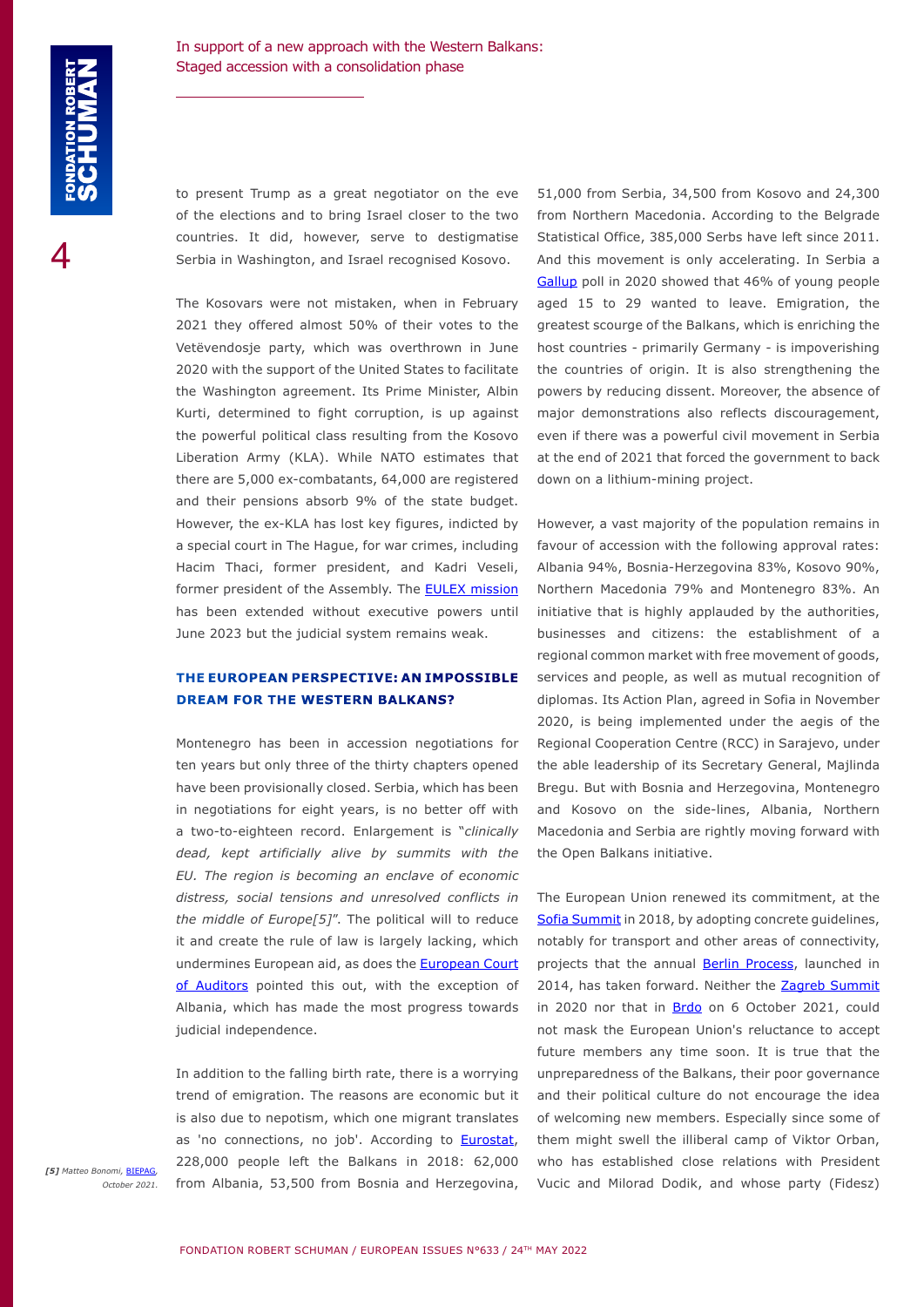recently won the elections on 3 April 2022 for the fourth time.

For its part, would the European Union be willing to open its doors without first strengthening its own way of working? "*It is a necessity*," say the central European countries. No, argues President Macron, who rightly sees this as a weakening of European governance. The accession of the Western Balkans is a cacophony between Central Europe, which wants rapid accessions, and the founding states, which are above all concerned about cohesion and consensus on sensitive unresolved issues and governance. Added to this is the camp comprising the Member States regarding the rule of law who are worried about the lack of solid progress. The declarations of the summits do not mask the divisions, and unity is only a façade.

#### **THE FIRST LESSONS OF RUSSIA'S AGGRESSION IN UKRAINE**

This unity could be shattered in the wake of this aggression. The foreign ministers of Austria, Hungary, Slovakia, Slovenia and the Czech Republic have asked Josep Borrell for a debate in the Council because "*there is an urgent need to give impetus to the integration of the Balkans*". Some fear that Moscow might use its networks to destabilise the region. The responses of the Western Balkans are not homogeneous. While they all voted in favour of the UN General Assembly resolution of 3 March 2022 to stop the war, the same cannot be said for the sanctions against Russia. According to the framework of accession negotiations signed with the European Union, Montenegro and Serbia are supposed to gradually align themselves with Brussels' positions towards third countries. Podgorica has done so, despite pro-Putin demonstrations. Although on the threshold of negotiations, Albania and Northern Macedonia have adopted these sanctions, as has Kosovo.

Bosnia and Herzegovina, on the other hand, is not implementing them due to opposition from the RS. The same applies to Serbia, where Vucic preferred to '*take into account the interests*' of the country, with the support of the Orthodox Church. Belgrade's hope

to renew its preferential gas supply agreement with Moscow in June has played a role in this. This obviously strengthened his score in the presidential elections of 3 April. But his 'neutral' attitude contributed to his party losing its majority in parliament, with 12.6% of voters preferring to give their votes to three clearly pro-Putin parties. And 44% of citizens are now against EU membership (only 35% in favour) because of pressure on Belgrade to align itself with EU sanctions[6]. NATO's bombing raids during the Kosovo war and the links with Russia play a role. There have been pro-Putin demonstrations, as well as marches of the 'immortal regiment' on 9 May, parallel to the one in Moscow. This situation is also the result of propaganda and above all of Serbia's unacknowledged history, including its application to the European Union.

Nevertheless, it remains hostage to Russia over Kosovo. President Vucic knows that the doors of the European Union will only be open to him if he signs a 'legally binding agreement' with Pristina, in addition to the classic conditions of membership. Sergei Lavrov has certainly said that Moscow will follow Belgrade's position at the UN. But it is feared that the war has changed the game. How can we not think that Russia will use Kosovo as a bargaining chip in the overall negotiation that could take place with Russia after the war in Ukraine? When Putin has just drawn a parallel between the independence of Kosovo and that of the self-proclaimed republics of Donetsk and Luhansk, which he has recognised, Belgrade's position becomes even more uncomfortable. This is why external pressure has been reduced, as it is essential to keep Belgrade in the European camp despite the fact that Moscow will want to increase its influence there. The newspaper Izvestia has warned that "*the settlement of the Kosovo issue will accelerate Serbia's Euro-Atlantic integration and weaken Russia's influence in the region[7]*".

The war in Ukraine has reopened the unhealed wounds of the Balkan wars, between Serbia and the parties close to it - in Bosnia and Herzegovina and Montenegro - and the others, and has raised new concerns. International forces have just been reinforced there,

*[6] IPSOS Survey, 2022.*

*[7] Grigorij Meseznikov,*  d Insight, 26 November *2020.*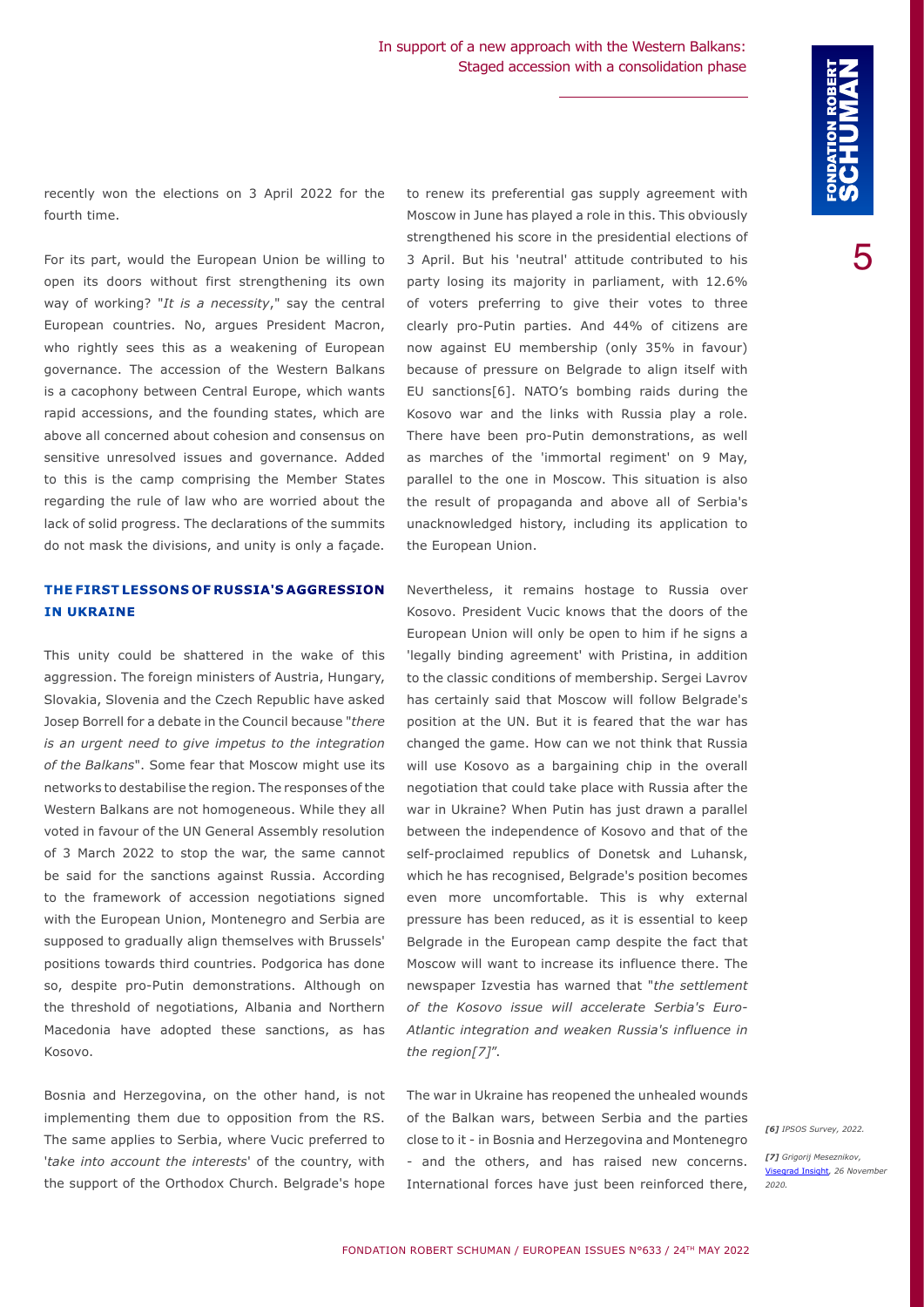[EUFOR-Althea](https://euforbih.org/index.php) in Bosnia-Herzegovina and [KFOR](https://jfcnaples.nato.int/kfor) in Kosovo. The Western Balkans find themselves without a concrete perspective, which does not help to resolve the frozen conflicts in Kosovo and Bosnia-Herzegovina. There are risks of dislocation, such as the idea of a greater Albania, which is regularly revived. A change of borders in Kosovo would indeed risk opening the door to violence. This situation plays into the hands of the il-liberal powers that are increasing their presence. There is therefore a real strategic interest in tying the Western Balkans firmly to the European Union. Its own security is at stake, as their stability is fragile and the appetites of thirdparty powers are commensurate with the vacuum that has developed. The question is therefore how to reconcile the interests of the European Union and the candidates' expectations.

#### **THE NEW NEGOTIATION METHOD ALONE WILL NOT BE ADEQUATE TO MEET THE CHALLENGES**

[Adopted by the Commission on 5 February 2020](https://eur-lex.europa.eu/legal-content/EN/TXT/PDF/?uri=CELEX:52020DC0057), at the request of France, it is intended to respond to these challenges. It contains positive innovations. Firstly, coherence by grouping the negotiation chapters by sector. Secondly, more political leadership by the Member States. Finally, a mechanism of benefits and sanctions which is very welcome. But this method did not retain the French proposal to commit the structural funds/cohesion funds to pre-accession. In other words, to make a sustained financial effort to do what should have been done after the Balkan wars.

The new method has therefore been deprived of a powerful financial incentive for reform. Because it

will not be the 14.2 billion euro in budgetary aid to the Balkans from the [IPA programme](https://ec.europa.eu/neighbourhood-enlargement/enlargement-policy/overview-instrument-pre-accession-assistance_en) between 2021 and 2027 that will lend credibility to the approach. Bulgaria, which is similar in size to Serbia, received almost six times more than the IPA allocated to the latter in the period 2014-2020. Admittedly, one is a member of the Union and the other is not. But the needs are the same. Such a difference will also increase the gap between members and candidates. And the rule that billions should be allocated to the new member at once is an economic and budgetary *[8] Initial idea from Milena Lazarevic,* [Away with the](https://cep.org.rs/en/publications/away-with-the-enlargement-bogeyman/) rgement bogeyman, EPC, *3 July 2018 and Pierre Mirel,*  [European Union -Western](https://www.robert-schuman.eu/en/doc/questions-d-europe/qe-529-en.pdf) [Balkans: in support of a revised](https://www.robert-schuman.eu/en/doc/questions-d-europe/qe-529-en.pdf) [negotiation framework](https://www.robert-schuman.eu/en/doc/questions-d-europe/qe-529-en.pdf)*. Robert Schuman Foundation, European Issue n° 529, 30 September 2019. See the detailed proposal, although slightly different* [A](https://www.ceps.eu/ceps-publications/a-template-for-staged-accession-to-the-eu/) [template for staged accession](https://www.ceps.eu/ceps-publications/a-template-for-staged-accession-to-the-eu/) *CEPS, 1st October 2020.*

aberration. Therefore, even if revised, this negotiation process alone will not be sufficient to restore the credibility of the European Union, to stem emigration and external influences, or to help resolve disputes.

#### **IN SUPPORT OF STAGED ACCESSIONS WITH A CONSOLIDATION PHASE**

A new approach based on three principles is therefore being suggested[8]: ending the binary system of limited pre-accession assistance and then massive post-accession funds once a member; progressing towards accession in stages according to reforms achieved, with each stage giving access to increased funds; establishing a consolidation phase at the end of the negotiations before full membership.

The first stage would be the implementation of the association agreements and some symbolic reforms, for example the electoral law in Bosnia and Herzegovina. The candidate country would then receive a fraction of the structural funds, but more than it would have received from the IPA.

The second step would be the integration of the country into the Internal Market, a key and concrete step to firmly anchor the Western Balkan economies, where 66% of their trade is already with the EU. This, combined with the parallel completion of the regional common market, should accelerate investment and thus curb emigration. Reforms in the various sectors/ chapters would lead to the next steps. And progress on fundamental elements of the rule of law should be made throughout the process, for example in the fight against corruption in relation to the internal market (public procurement and conflicts of interest in particular).

Each step change would give access to more funds. As well as the country's participation in the various Commission and Union bodies in the policies concerned, first as an observer and then in its own right. Priority should be given to new EU flagship policies, such as the Green Pact, as well as association with security and defence policy. Once the Commission confirms that the criteria for membership are met, a final stage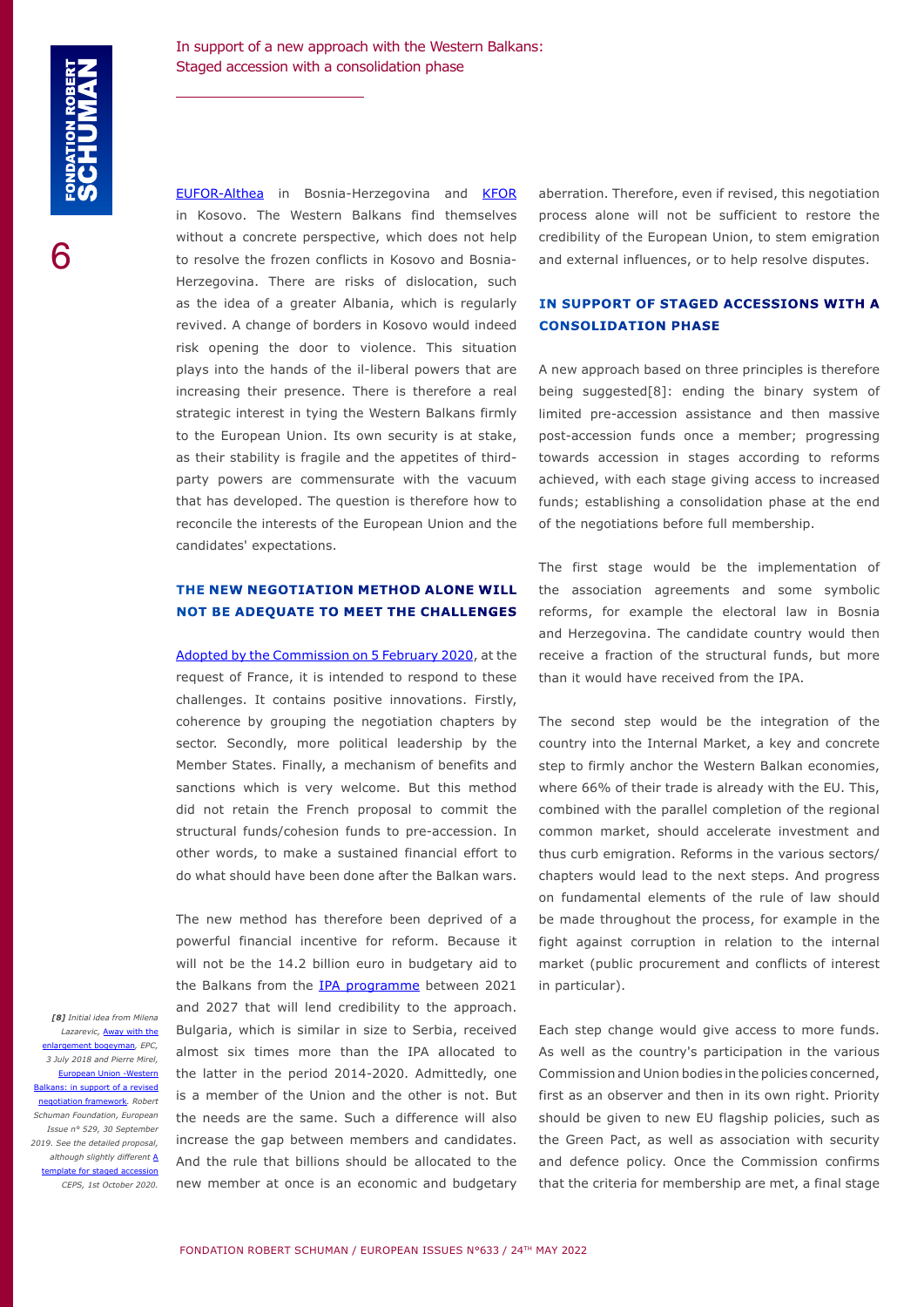would be opened where the candidate would have the rights of membership, except for the right of veto and without a Commissioner.

This final stage of consolidation would be so for two reasons. On the one hand, to verify that the *acquis* adopted is effectively implemented, that the country does not start to renege on the values to which it has subscribed and the principles it has accepted, and that it is not already opposed to new common policies; on the other hand, to allow the European Union to finalise a new governance, including the number of Commissioners. At the end of this stage, of variable duration, the country would be a full member of the European Union.

A staged accession like this would offer candidate countries a pragmatic roadmap, with progressive financing based on reforms. Conversely, any backsliding would be financially sanctioned, which should create emulation between countries. It would commit the candidates to a concrete and credible path, with benefits at each stage, rather than to theoretical negotiations with benefits only appearing in the distant future. It would certainly reduce the attractiveness of funding from China and other powers. It would facilitate socialisation in the various EU bodies, while reducing the risk of accession being perceived as sudden by the citizens of the Member States. It would also facilitate acceptance, given that support for such accessions is below 36% in Germany, Italy, France and Spain, according to an opinion poll[9].

#### **A POWERFUL INCENTIVE TO RESOLVE DISPUTES TOO**

It could also help resolve complex bilateral situations such as the Kosovo-Serbia dialogue. The normalisation of their relations is included in Chapter 35 (other issues) of the accession negotiations. If these were to end with only a 'legally binding' agreement with Pristina, Chapter 35 would remain open. Serbia would then enter the consolidation phase, to which its recognition of Kosovo would put an end. In the meantime, it would have the benefits of a member

state, except for the right of veto and the absence of a Commissioner. Similarly for Kosovo with its recognition by all Member States during this period. In the event of persistent difficulties, it would at least have joined the Internal Market and many European policies. As for Bosnia-Herzegovina, the powerful incentive of substantial pre-accession funds, which it so badly needs, should help rally a consensus for a federal state *sui generis* around the necessities of membership so as to stem the turbulence of this country, whose collapse would threaten the entire region.

This approach could quickly boost relations with the European Union and restore its credibility. As the multi-annual financial framework is set until 2027, IPA funds should be increased at the mid-term budget review, which the European Parliament would welcome. This is certainly an unorthodox approach. But it is time to move away from the binary system that has prevailed until now and has shown its inefficiency here. And if a candidate's accession proves difficult whether through its own doing or that of the Union - the second stage will at least have firmly anchored its economy to that of the European Union, thereby reducing vulnerabilities and third-party appetites. Despite the fear of some candidates that the process may stop at economic integration, this approach is welcomed[10]. Especially since the current process provides even fewer guarantees without providing additional financial means. On the contrary, it should be stressed that economic integration would only be a step towards accession, which would remain the only objective. The stability of the region would be strengthened as would the security of the European Union.

The developments in the Balkan neighbourhood attest to the lost illusions since the golden age of 2003- 2005 when the soft power of the European Union was supposed to transform it, confident that democracy and the market economy would naturally impose themselves after the fall of the Berlin Wall and the dissolution of the Soviet Union. But the European

**\*\*\***

*[9] Montenegro 36%, North Macedonia 35%, Albania 33%, Serbia 31%, Kosovo 29%. YouGov survey March 2022, taken up by the* [European](https://europeanwesternbalkans.com/2022/04/06/opinion-poll-leading-eu-countries-want-ukraine-more-than-western-balkans/)  [Western Balkans](https://europeanwesternbalkans.com/2022/04/06/opinion-poll-leading-eu-countries-want-ukraine-more-than-western-balkans/)*, 6 April 2022.*

*[10]* [Senate](https://en.bfpe.org/calendar-bfpe-events/balkan-dialogues-re-thinking-the-western-balkans-eu-integration-in-the-new-geopolitical-context/) *Conference, 9 May 2022.*